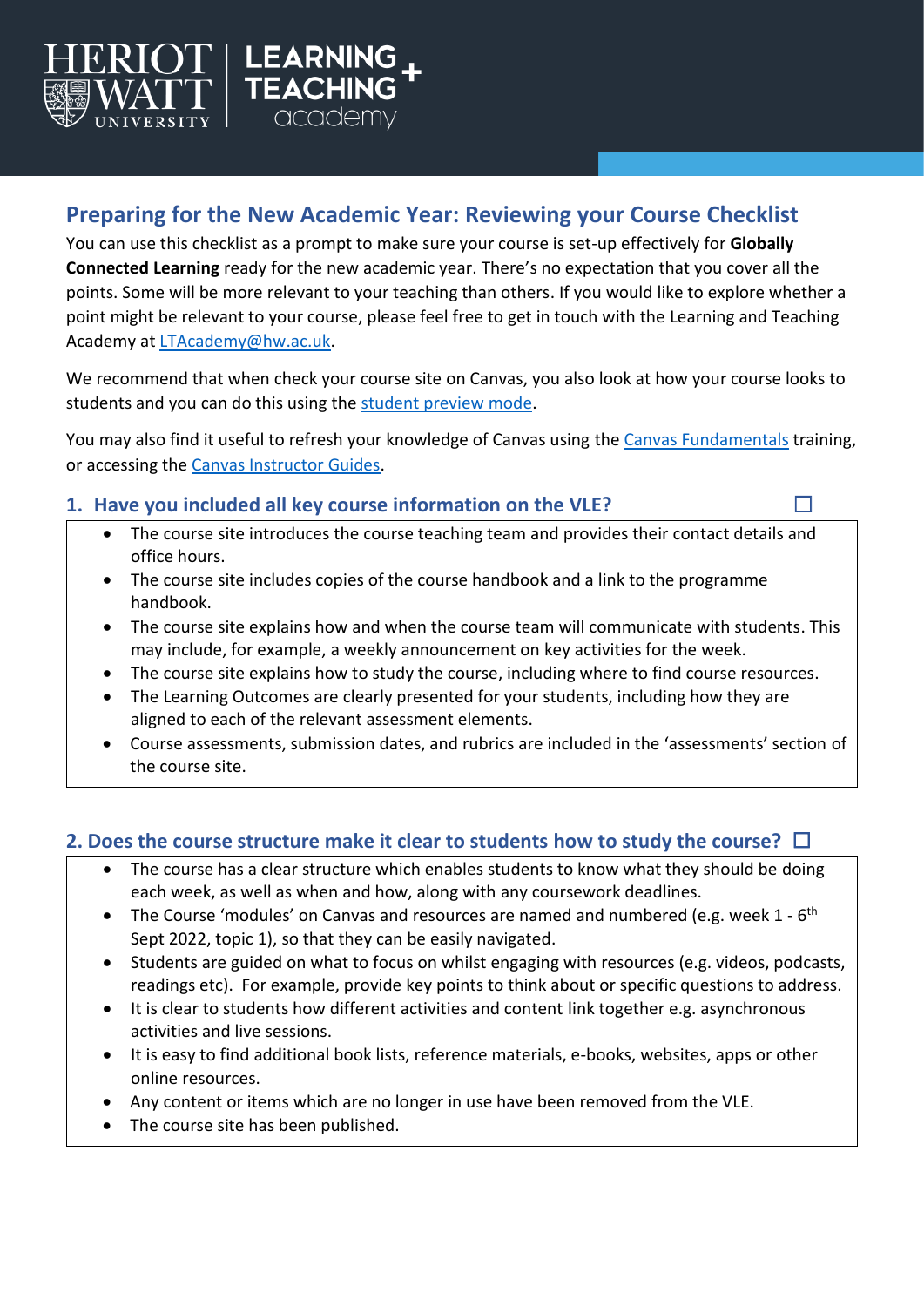### **3. Have you provided a course induction and ongoing activities to support student**

#### **engagement?** ☐

- A welcome message on the homepage gives an outline of the course for students (this could be video, audio or written).
- There are clearly identified spaces for students to meet independently of their scheduled live sessions.
- As part of induction:
	- o Time is scheduled for students to meet and get to know the teaching team, and each other.
	- o Students are provided with guidance on study expectations and how to manage their studies.
	- o Students are supported to navigate and use the course site and shown where to find and submit assessments.
	- o Guidance on using course-related tools and netiquette is provided.
- Where possible across the course, time is scheduled for informal, unrecorded discussion to facilitate community building and build student confidence in sharing ideas – both online and face-to-face.
- Students are signposted to additional subject or study support they may need throughout their studies, e.g. Maths Gym, support with Academic English, study skills.
- Additional subject-specific support is provided, where necessary, throughout the programme of study in recognition of learning missed due to any Covid-disruption.

### **4. Are coursework and assessments co-ordinated and clearly communicated? □**

- The course makes clear how assessments relate to learning outcomes.
- Information is provided for both formative and summative assessments.
- Descriptive criteria or a rubric are included for each assessment.
- Deadlines for coursework and assessments have been co-ordinated across the course and wider programme to ensure that they are reasonably spread out and students are not being over-assessed.
- Assessment submission methods are clear and students are signposted to guidance on how to use these tools. This should include links to Canvas Assignment guidance and Turnitin Similarity Checking Guidance, as appropriate.
- Guidance is provided on promoting academic integrity, avoiding plagiarism and how to use referencing.
- Help is available to students to understand assessment expectations. This may be through providing exemplars or class discussion of marking criteria.
- Students are provided with information about how they will receive feedback and how to engage with that feedback to help them with subsequent assessments.

### **5. Is the purpose of live sessions and asynchronous activities clear?** □

- The course is planned so that live session and asynchronous activities are linked and the purpose of each is clear.
- The location of live sessions is clear, including whether these take place on-campus or online.
- It is clear to students what preparation / activities they should complete before live sessions.
- Activities directly contribute to the achievement of the course learning outcomes.